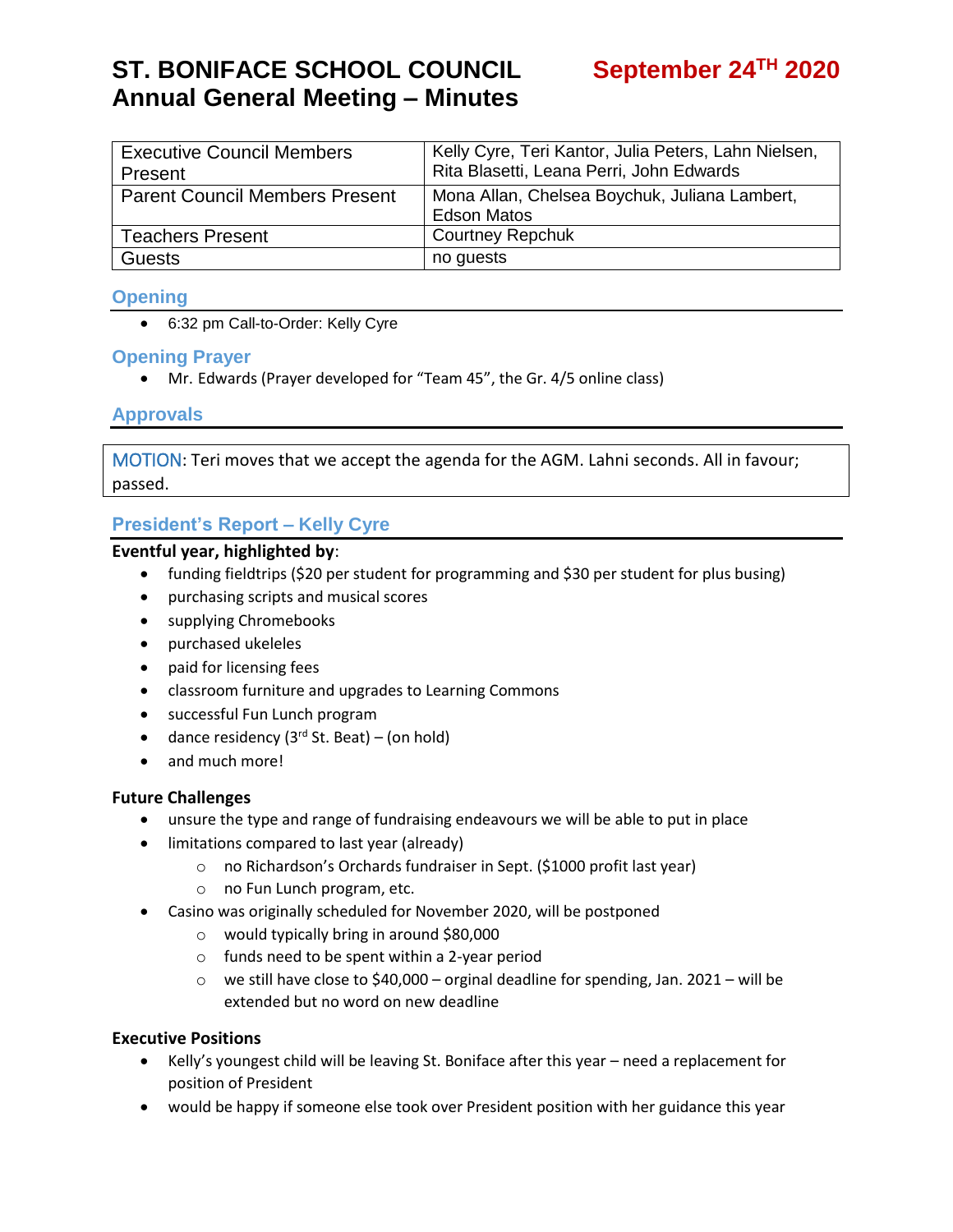# **ST. BONIFACE SCHOOL COUNCIL Annual General Meeting – Minutes**

## September 24<sup>TH</sup> 2020

### **Treasurer's Report – Lahni Nielsen**

#### **Upcoming Challenges**

- to follow up from Kelly's comments, other fundraisers we won't be hosting
	- o Christmas Carnival
	- o Purdy's Chocolates, etc.

#### **Account Balances**

- **Casino Account** totals for the 2019-2020 year
	- o start: **\$90,679.94**
	- o expenses: **\$50,922.46**
		- playground equipment, Chromebooks, fine arts supplies, \$30/student for busing, busing for Jube School
		- some motioned expenses were not fully used due to the COVID pandemic resulting in the district moving to "Emergency Remote Learning" for the end of the school year (mid March to end of June)
			- Sportball, busing, licensing etc.
	- o closing balance (June 30, 2020): **\$39,757.74**
- **General Account** totals for 2019-2020 school year
	- o start: **\$7318.83**
	- o incoming funds from fundraising initiatives: **\$17,843.65**
	- o expenses: **\$20,459.42**
		- outlay for fundraisers
		- contributions to school such as classroom consumables and mental health support items
	- o closing balance (June 30, 2020): **\$4703.06**
- Park account
	- o untouched -- finished year (June 30, 2020) with a balance of **\$671.51**